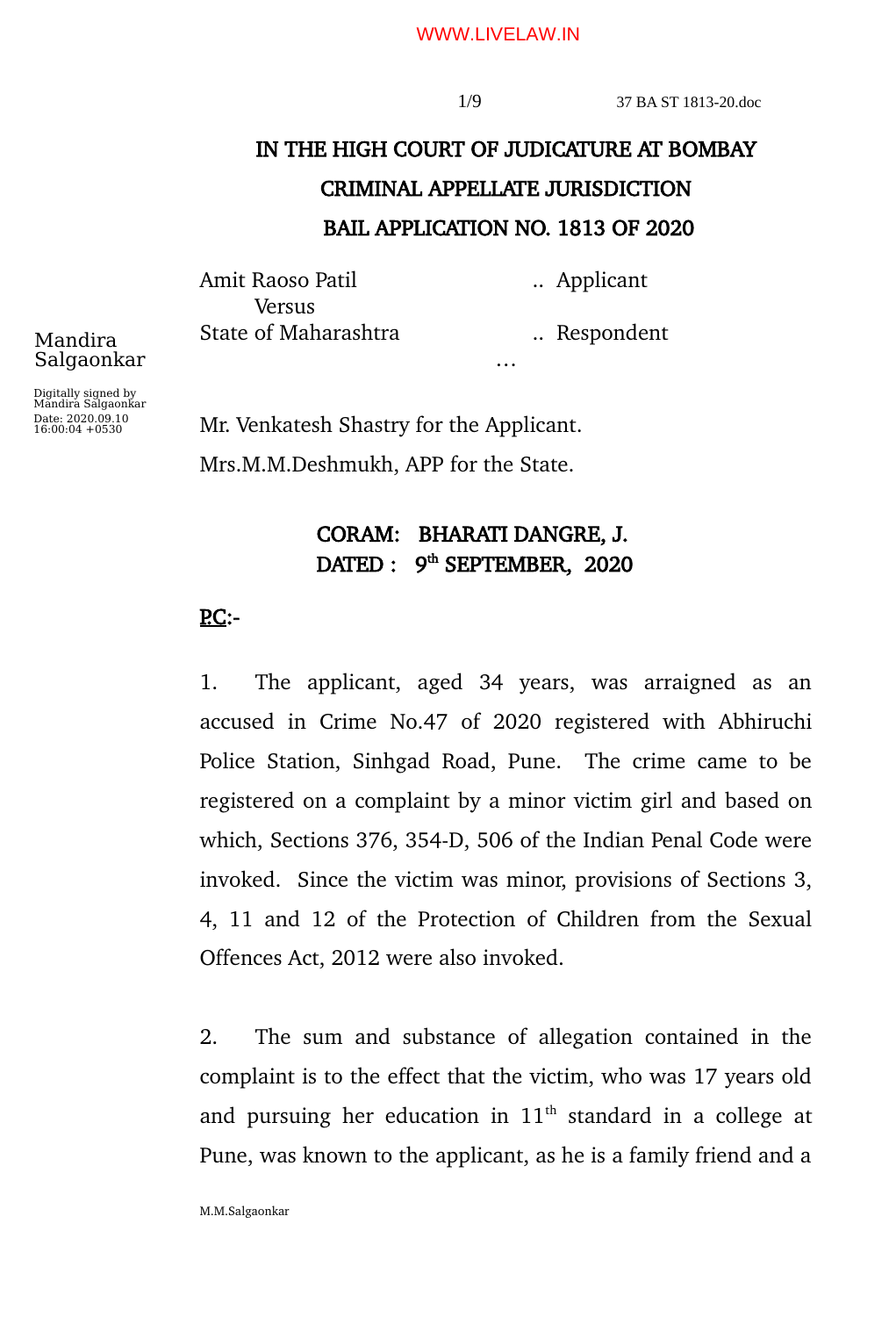2/9 37 BA ST 1813-20.doc

business partner of her father. The victim girl was acquainted with the applicant since about two and half years. It was alleged by the victim that from the month of October, 2019, the applicant started texting her on her Whatsapp and expressed his liking towards her and also sought sexual favours from her, which was turned down by the victim girl. Since the applicant was a family friend, the girl did not disclose that she was in receipt of indecent messages from the applicant. On  $6<sup>th</sup>$ December, 2019, the applicant forwarded her a message that he intended to discuss some important family matter with her and asked her to meet on the very next day. On next day, when she was waiting for a bus to arrive, the applicant approached her on two wheeler and she was asked to accompany him. She was then taken to a nearby farmhouse and by making an emotional appeal and threatening that she if did not agree, he will commit suicide, she was forced to commit sexual intercourse with him. She was also threatened that she should not disclose the incident to her parents and if she does so, it would adversely affect the partnership business. The second incident is cited, when she was again forced in similar act at his residence. The third incident is referred to be of  $1<sup>st</sup>$  January, 2020 when the victim was asked to come to the bus stop and taken to same farmhouse and he indulged with her physically.

3. On  $12<sup>th</sup>$  January, 2020, the victim disclosed the incident to her parents and after due deliberation, the report came to be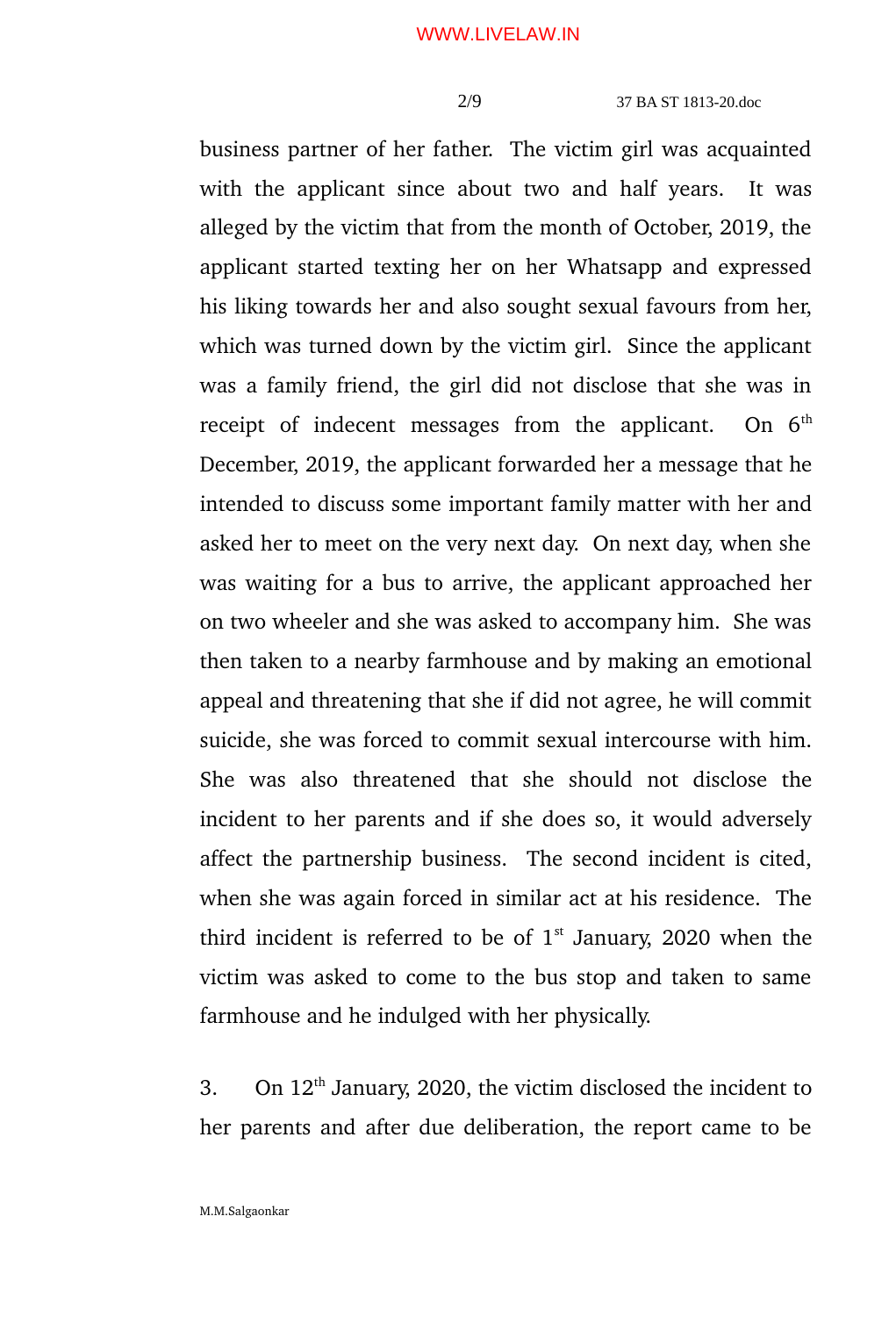lodged on  $30<sup>th</sup>$  January, 2020. The victim girl was subjected to medical examination in Sassoon General Hospital on 31<sup>st</sup> January, 2020. On completion of investigation, the chargesheet came to be filed and the earlier bail applications filed by the applicant prior to filing of charge-sheet and subsequent to filing of charge-sheet came to be rejected.

4. The learned counsel for the applicant would vehemently argue that the age of the victim is 17 years and he submit that though she is not major in legal parlance, she had attained sufficient maturity to understand the consequences of her act and she was into relationship with the applicant on her own volition. The learned counsel invited my attention to various chat messages and his submission is that the chat clearly reflect that there was a love relationship between the two. He, however, deny that he is responsible for any such sexual assault on the victim. He would also express his dismay over the fact that the complaint refers to three incidents of sexual overt act and the first being of  $7<sup>th</sup>$  December, 2019. He would urge that if as per the version of the victim girl, she was subjected to forcible sexual intercourse on three occasions, why she kept mum for a long period of time. He submit that it was only on 30th January, 2020, complaint came to be lodged by her. It is the submission of the learned counsel that there is no witness to the said incident and it is only her mother whose statement is included in the investigation, which is a replica of the victim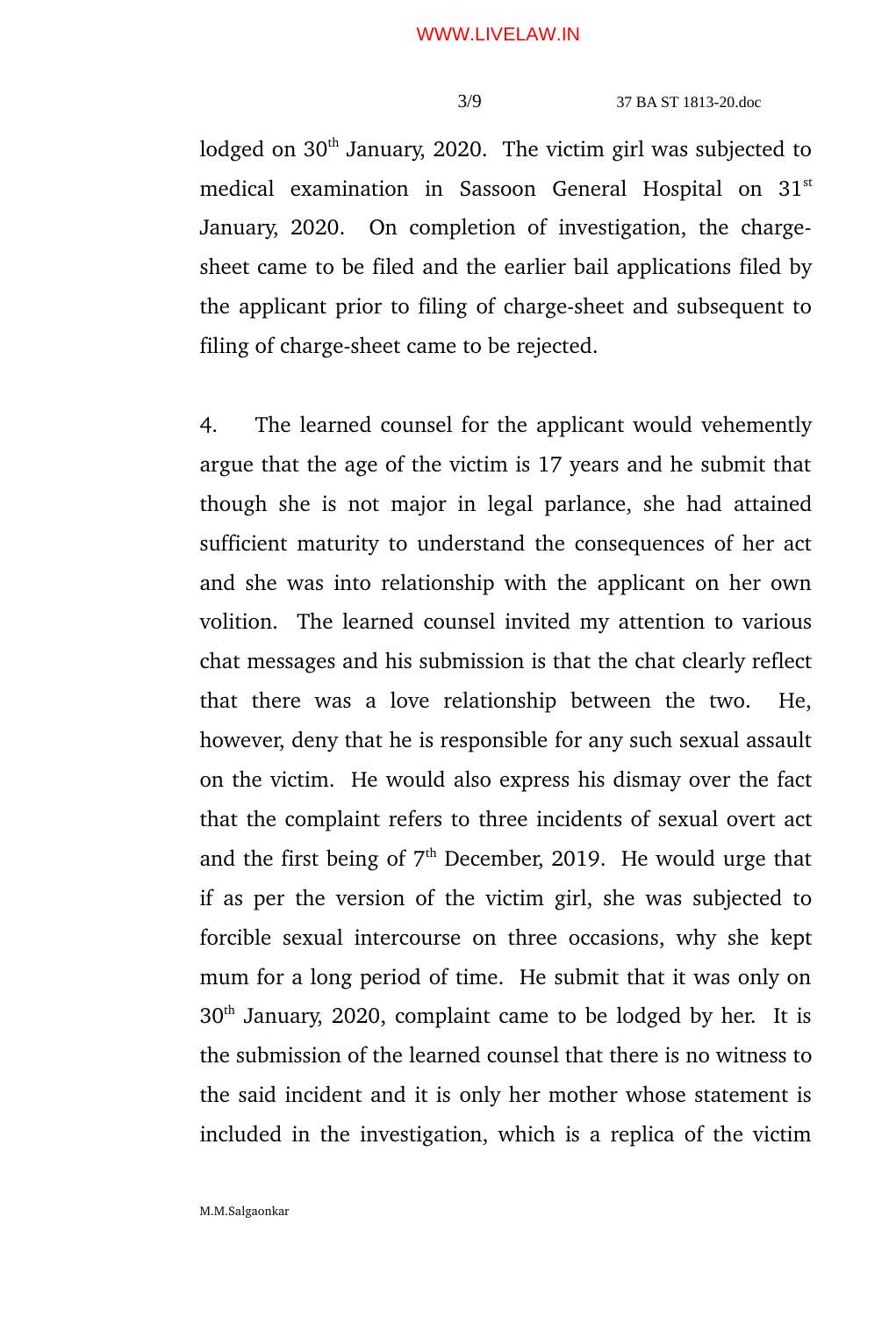girl's statement. He also pose a question as to why this girl did not block his number if he was harrasing her by texting. He has relied upon an order passed by me in Bail Application No.817 of 2020 in case of Suraj Paithankar Vs. State of Maharashtra and he particularly rely on paragraph numbers 6 and 7 and would submit that the facts of the case are identical to the case of the applicant and he is also entitled to be released on bail in terms of the said order.

5. With the assistance of the learned counsel for the applicant and the learned APP, I have perused the material on record. The victim girl is aged 17 years and she was pursuing her education in  $11<sup>th</sup>$  standard. It is not in dispute that the applicant was known to her being a family friend and also a partner in her father's business. The complaint disclose that the applicant indulged the victim girl in Whatsapp chat. He posted messages stating that he was not happy in his family life. He also posted messages blaming his wife for the deteriorating relationship. He persuaded her to meet in seclusion as he wanted to discuss some important issue with her. The victim girl was made to ride on his motorbike and she was taken to a farm. The victim had narrated that there he spoke about his wife and started crying and expressed his love for her by stating that he likes her and he cannot lead his life without her. It is the applicant who forced himself upon her by threatening that he would commit suicide if she do not co-operate with him.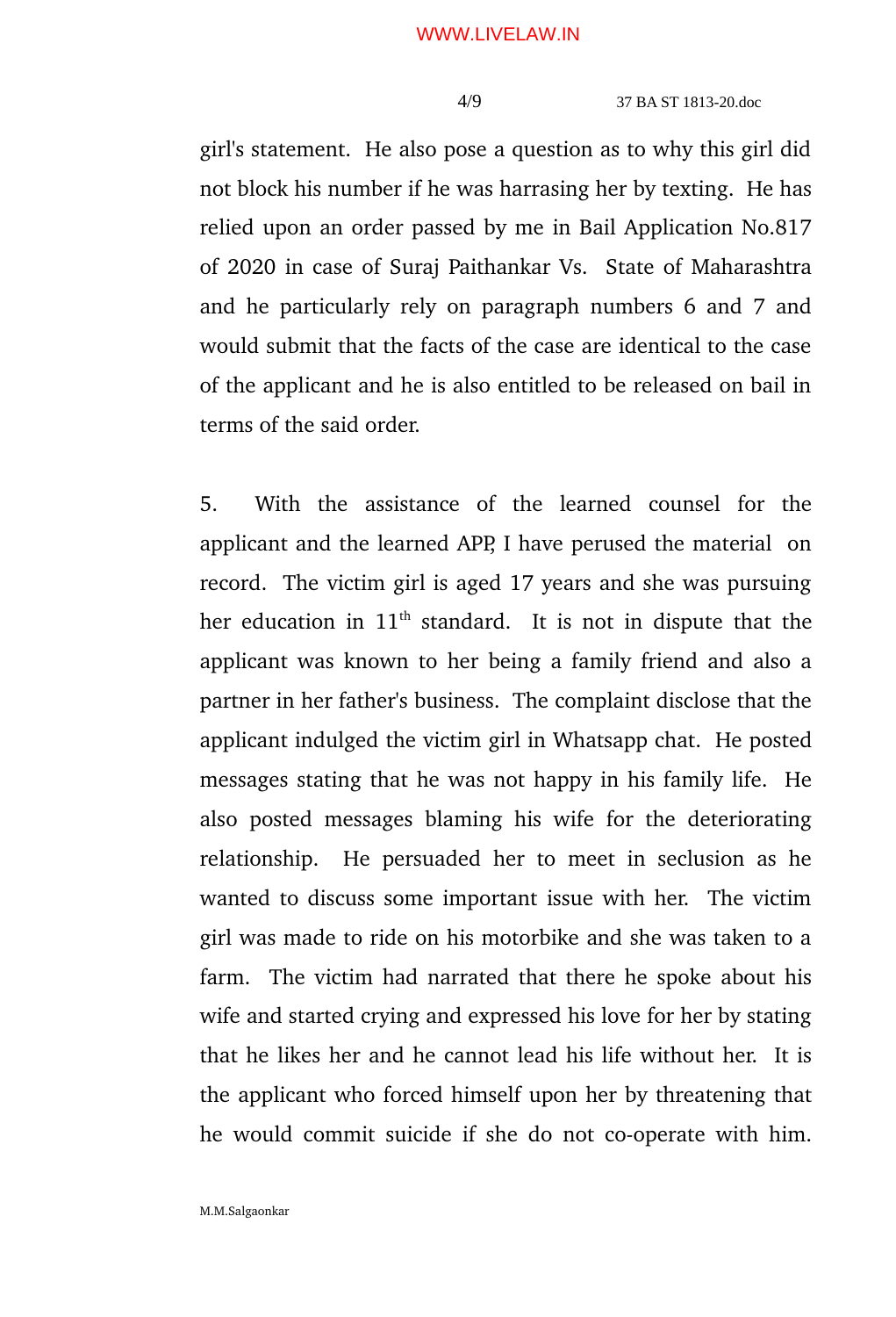The victim girl has stated that she was petrified by the said incident and since she was made aware of the consequences if she disclose the incident to her parents, she kept mum. This incident was repeated on two occasions.

It is not very unlikely that a young girl aged 17 years became disquieted after the act of ravage and did not gather the courage to speak to her parents about the said incident. The victim girl was also conscious of the fact that the applicant was business partner of her father.

6. The counsel has argued that there is a delay of 18 days in lodging the FIR. There can be a justification for the said delay. The victim girl is in her prime youth and the incident must have created a turmoil in the life of the entire family. One fine day the victim girl became powerful, not because she was not scared, but she went on so strongly despite the fear. With the support of the family, the complaint came to be lodged. The argument of the learned counsel that the victim was conscious of the intentions of the applicant, but still decided to accompany him wherever he asked her to is also a strange argument. The girl is young, at this age expected to be indecisive and could not straightly refused when asked by the applicant, who is her father's friend. The response to the answer as to why the girl did not block the number of the applicant can also be the same. The submission that the testimony of the victim cannot be the sole ground to implicate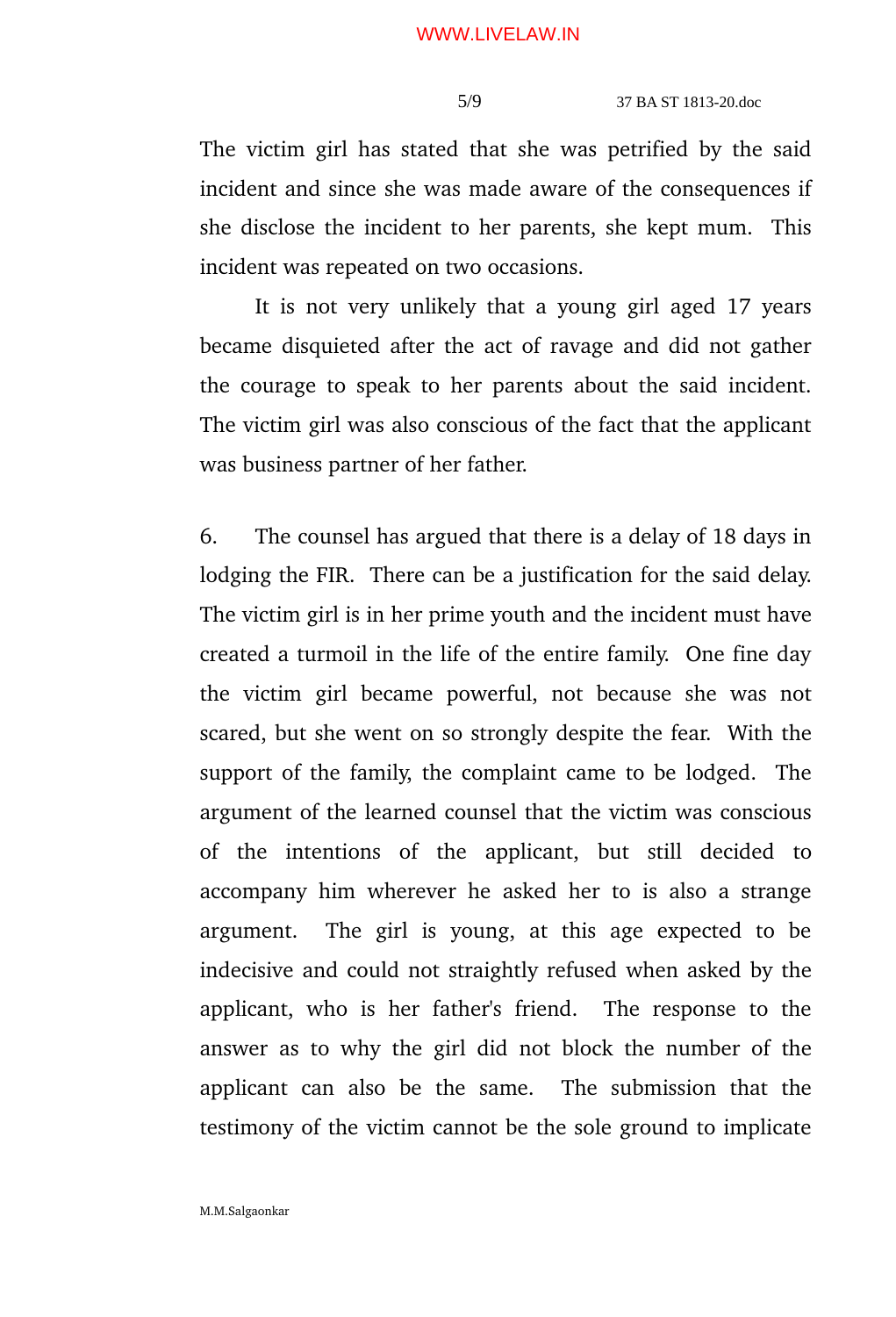#### WWW.LIVELAW.IN

### 6/9 37 BA ST 1813-20.doc

the applicant is also unfounded. Precedents do exists where in cases of rape, the convictions have been sustained solely on the basis of testimony of the prosecutrix, if it is found to be trustworthy. It all depends upon the outcome of the trial.

7. One thing is however clear that though the victim was adolescent, the applicant was a matured married man aged 34 years having two children. The whole episode of he indulging with a minor girl, a daughter of his business partner itself speak of his intention. Going by the version of the learned counsel for the applicant that there was a love relationship or the relationship was on account of the advances made by the victim girl, the applicant was duty bound to bring this fact to the notice of her parents. He did nothing and the submission advanced is, they shared a love relationship.

8. The victim girl had specifically, in great detail, narrated three incidents where she was subjected to sexual harassment by the applicant and corroborating her statement is the medical report of the victim girl's examination. The report from Sassoon General Hospital, on examination of the victim on  $30<sup>th</sup>$ January, 2020 after taking into account the history, clinical examination finding and laboratory reports is to the effect that there is vaginal penetratm with no fresh physical injury at present. In-spite of the said medical report on record, the learned counsel for the applicant submit that he is not responsible for such sexual indulgence with the applicant.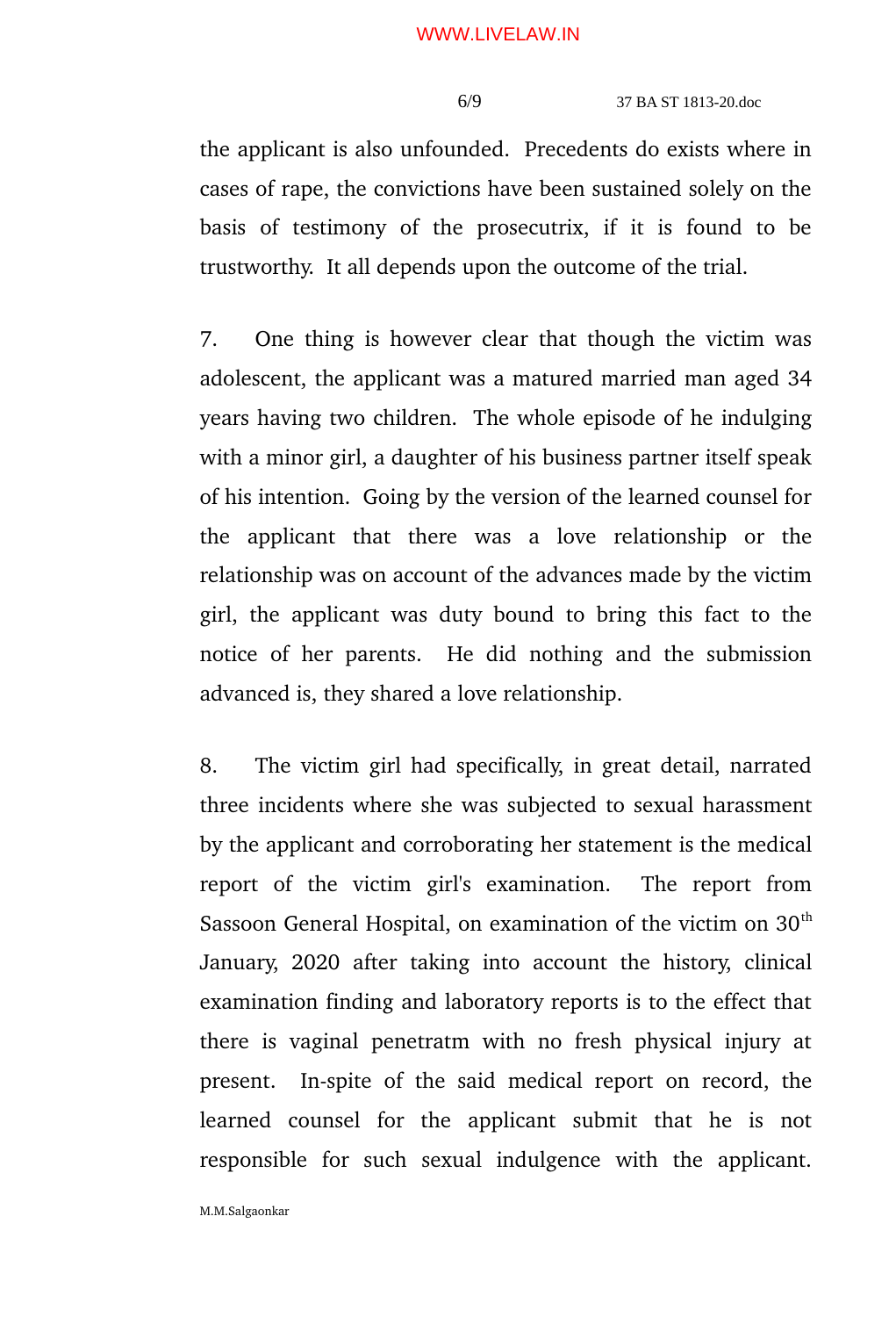There is no apparent reason why the victim girl should particularly implicate the present applicant. When queried to this effect, the counsel submit that it is the father of the victim girl, who wanted to take advantage of the situation as the applicant is his business partner. This argument is simply noted to be not worth consideration as there is no material supporting this submission, but merely a guess work of the applicant and this is no thing but instance of Victim Blame.

9. The applicant has taken advantage of the fiduciary relationship, which he shared with the victim girl and put her in a vulnerable situation. Assuming but not accepting that the victim girl consented for maintaining the physical relationship, her consent is not a free consent. The penal code do not recognise the consent by a minor girl to be a consent in the eyes of law and in the present case, in the backdrop of narration by the victim, her consent can naturally be said to be induced by fiduciary relationship which she shared and on that count also, it is not a free consent.

10. The offence of rape as defined in Section 375 of the IPC, made punishable under Section 376, is attracted when a man commits an act of rape without the consent of the girl or when such consent is obtained by putting her in fear of death or of hurt. The hurt may be physical or mental. The consent of the victim girl under 18 years of age is also of no legal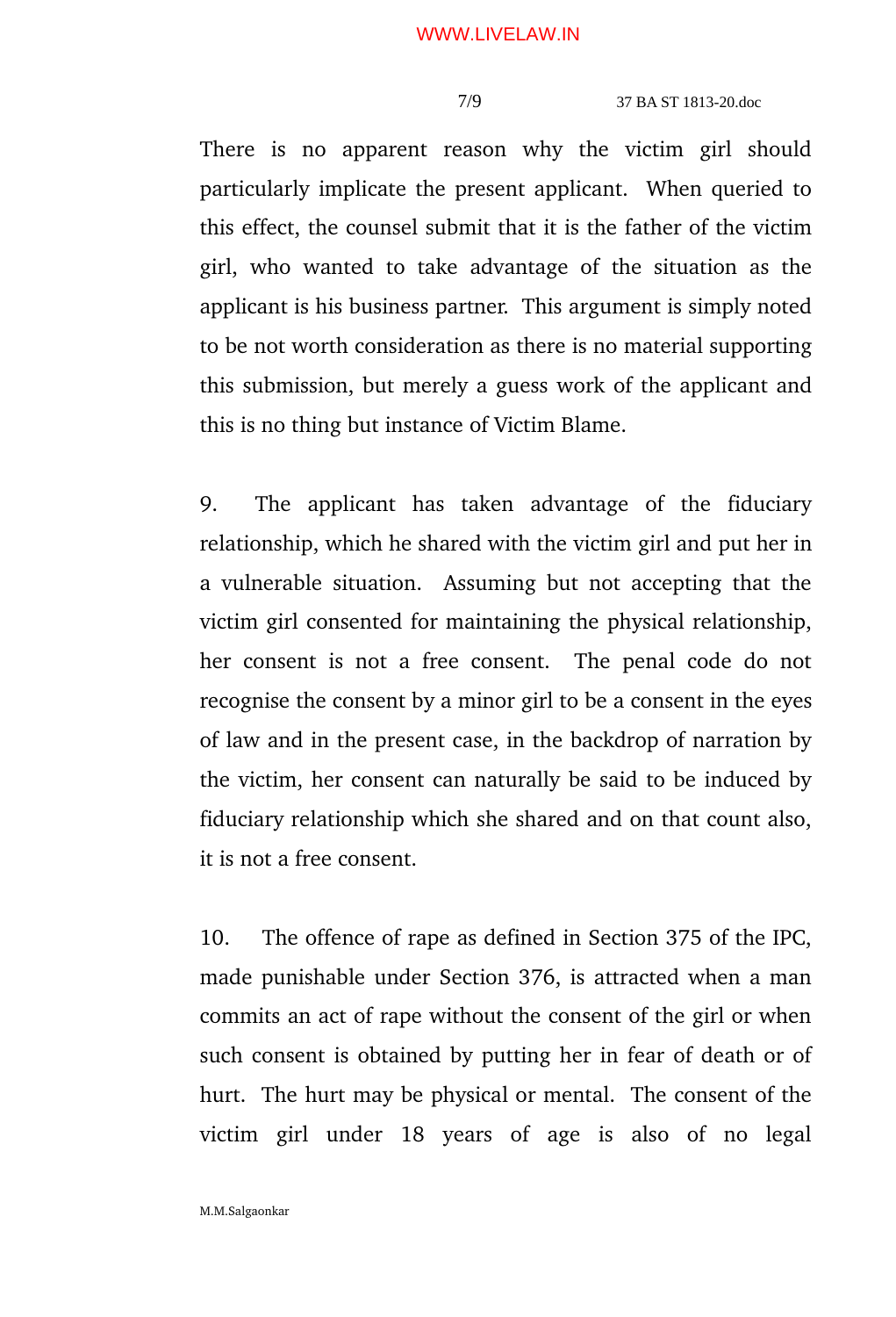consequences when it comes to an offence of rape punishable under Section 376.

11. The position of law is no more *res integra* on the point that the order passed in bail application will not create a binding precedent. Each case has to be decided on the basis of the facts involved and while considering release on bail, the gravity of offence, conduct of the applicant, his standing in the society are also some of the important factors. The reliance placed by the learned counsel in case of Suraj Paithankar is totally inapplicable in the present case as in the said case, the applicant was aged 21 years and the victim who was of 15 years 4 months and 23 days were in a friendly relationship and the case of the victim girl was, the physical relationship came to be established on account of promise of a marriage. Since the investigation conducted reflected consensual relationship though the girl was minor, the investigation was complete, the charge-sheet was filed and hence the applicant was released on bail. The facts involved warranted the said order.

12. "Rape" is just not a forcible intercourse, it means to inhabit and destroy everything. The applicant is seeking release on bail awaiting the trial. Considering the gravity of the accusation leveled against him and the testimony of the victim, which would be unfurled at the time of trial and in view of the aforesaid position emerging from the submission of the learned